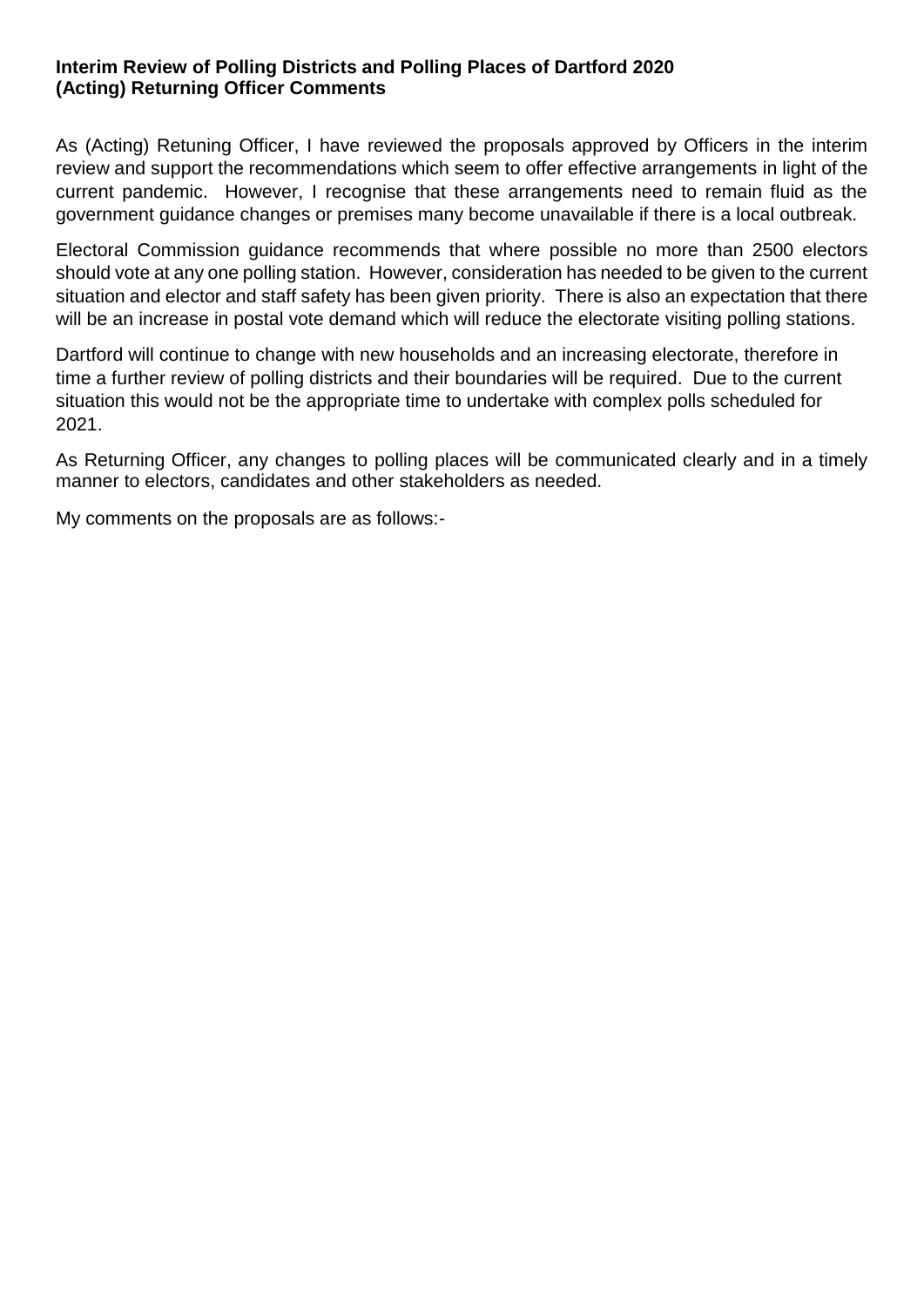| <b>Polling</b><br><b>District</b> | <b>Current Polling Place</b>                          | <b>Returning Officer Comments</b>                                                                                                                                                                                                                                                                                                 |
|-----------------------------------|-------------------------------------------------------|-----------------------------------------------------------------------------------------------------------------------------------------------------------------------------------------------------------------------------------------------------------------------------------------------------------------------------------|
| BEA1                              | <b>Arrow Riding Centre</b>                            | No comment                                                                                                                                                                                                                                                                                                                        |
| BEA2                              | Bean Village Hall                                     | No comment                                                                                                                                                                                                                                                                                                                        |
| BRG1                              | Dartford Bridge Learning &<br><b>Community Campus</b> | Although still to confirm availability this is a publically funded<br>space. If for any reason it was not available the The Bridge<br>Primary school attached could be used as an alternative                                                                                                                                     |
| BRG <sub>2</sub>                  | <b>Management Centre</b>                              | Agree with the officers comments that this would not be a<br>suitable polling place in 2021. The Dartford Bridge Learning<br>& Community Campus would offer a more compliant venue<br>where two separate entrances could be used if required.<br>The distance between the two polling stations is only 0.22<br>miles (4 min walk) |
| BRT1                              | Dartford Primary Academy<br>(Juniors)                 | No comment                                                                                                                                                                                                                                                                                                                        |
| BRT <sub>2</sub>                  | <b>Princes Park</b>                                   | The external door leads straight into the room previously<br>used as the polling station, therefore agree that this could<br>be managed with staff marshalling entrance.                                                                                                                                                          |
| BRT3                              | Fleetdown Library                                     | No comment                                                                                                                                                                                                                                                                                                                        |
| BUR1                              | Holy Trinity Church of England<br>School              | A mobile unit would be a huge cost when a suitable public<br>funded building is available. Therefore a room or the hall<br>within the school would remain the polling station.                                                                                                                                                    |
| DAR1                              | Darenth Hall                                          | No comment                                                                                                                                                                                                                                                                                                                        |
| DAR <sub>2</sub>                  | Darenth Hall                                          | No comment                                                                                                                                                                                                                                                                                                                        |
| EBB1                              | Castle Hill School                                    | Using the community centre attached to the school worked<br>successfully at previous elections and I have no concerns<br>with the polling station being located in that part of the<br>building.                                                                                                                                  |
| EBB <sub>2</sub>                  | Mobile Unit (Snowden Hill)                            | No comment                                                                                                                                                                                                                                                                                                                        |
| GRE1                              | Knockhall Academy                                     | The nursery building was previously used as the polling<br>station and was only reviewed at the request of the school.<br>I am happy that this be used for the 2021 elections.                                                                                                                                                    |
| GRE2                              | Sir John Franklin                                     | Although using the current arrangements may be<br>challenging, there are no other suitable alternatives in this<br>polling district. This venue offers better facilities than a<br>mobile unit, and agree that the flow of electors could be<br>controlled to comply with expected regulations.                                   |
| GRE3                              | <b>Ingress Park Community Centre</b>                  | This offered good polling facilities in 2019 and should<br>continue to do so. If the issues of use cannot be resolved<br>then a mobile polling station would need to be installed as<br>there is no suitable alternative.                                                                                                         |
| GRE4                              | No station required                                   | No comment                                                                                                                                                                                                                                                                                                                        |
| HEA1                              | <b>Wentworth County Primary</b><br>School             | No comment                                                                                                                                                                                                                                                                                                                        |
| HEA2                              | <b>Scout House</b>                                    | I support the recommendation that Lutonia Hall would make<br>a more suitable alternative polling station.                                                                                                                                                                                                                         |
| HEA3                              | Mobile Unit (Junction<br>Heathclose Road/Heath Lane)  | No comment                                                                                                                                                                                                                                                                                                                        |
| JOY1                              | Summerhouse Drive Library                             | No comment                                                                                                                                                                                                                                                                                                                        |
| JOY2                              | Joydens Wood Community<br>Centre                      | No comment                                                                                                                                                                                                                                                                                                                        |
| LNS1                              | <b>Jubilee Church Hall</b>                            | No comment                                                                                                                                                                                                                                                                                                                        |
| LNS <sub>2</sub>                  | <b>Jubilee Church Hall</b>                            | No comment                                                                                                                                                                                                                                                                                                                        |
| LNS3                              | Community (Scout) Hall                                | No comment                                                                                                                                                                                                                                                                                                                        |
| LNS4                              | Mobile Unit (The Oval)                                | No comment                                                                                                                                                                                                                                                                                                                        |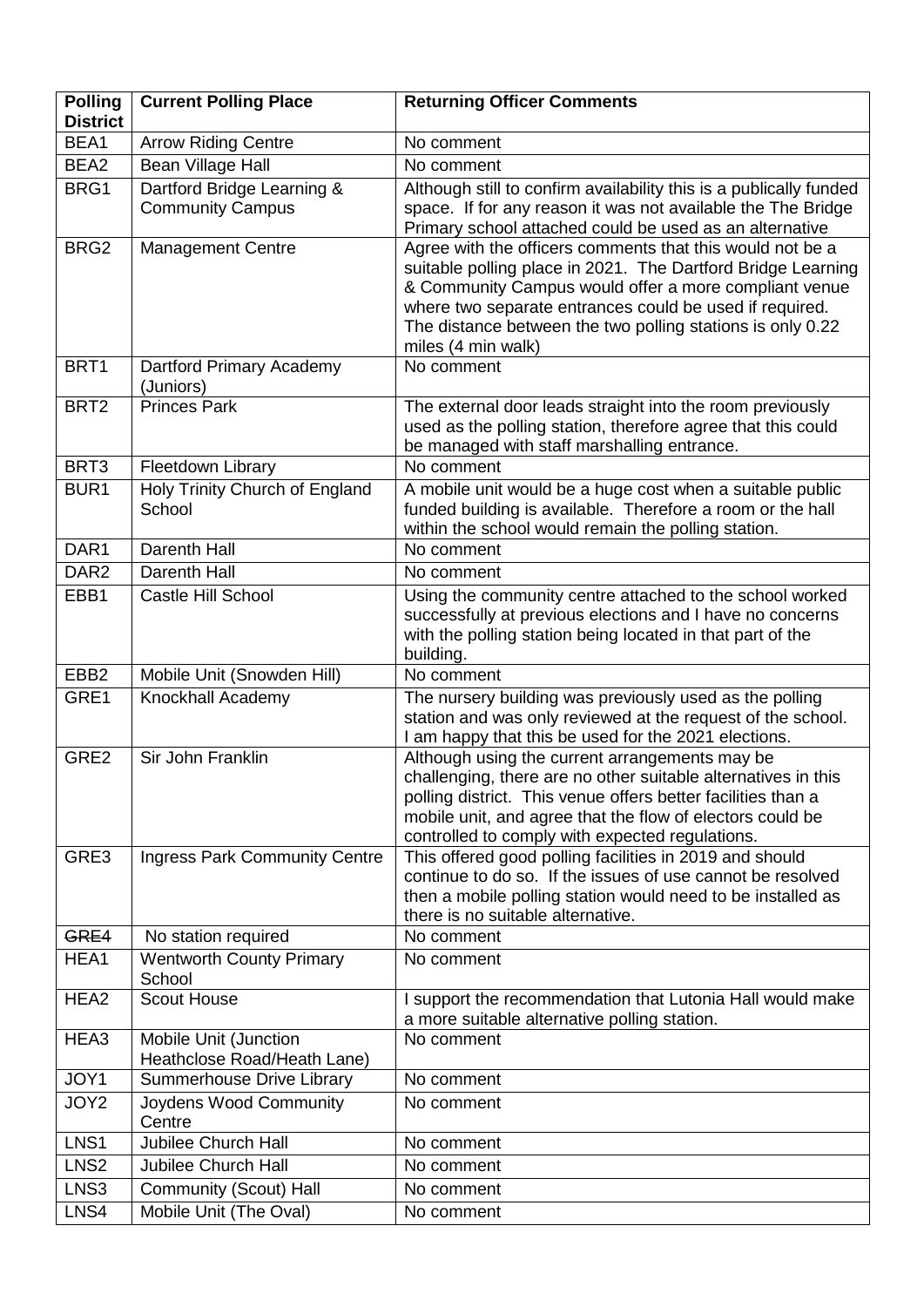| LNS5<br>LNS <sub>6</sub> | Mobile Unit (Nuthatch)<br>Southfleet Village Hall                             | Although complaints have previously been received<br>regarding the siting of this unit, I am unable to find an<br>alternative location within the polling district. Looking into<br>the history of its siting, the complaints started when we were<br>requested to re-site the unit from the edge of the junction.<br>The complaints previously received are around the loss of<br>on-street car parking and the effect on traffic movement.<br>Due the guidance expected for Covid-19, a large mobile unit<br>would need to be situated at this location. However, I will<br>ensure that the contractors remove the unit as quickly as<br>possible and emergency access is not effected.<br>No comment |
|--------------------------|-------------------------------------------------------------------------------|---------------------------------------------------------------------------------------------------------------------------------------------------------------------------------------------------------------------------------------------------------------------------------------------------------------------------------------------------------------------------------------------------------------------------------------------------------------------------------------------------------------------------------------------------------------------------------------------------------------------------------------------------------------------------------------------------------|
| LNS7                     | Mobile Unit (Broomhills)                                                      | It would be preferable to have the mobile unit located on                                                                                                                                                                                                                                                                                                                                                                                                                                                                                                                                                                                                                                               |
|                          |                                                                               | Broomhills as this offered a better location for previous<br>elections, however if the contractor was unable to locate I<br>would need to seek an alternative site within the polling<br>district.                                                                                                                                                                                                                                                                                                                                                                                                                                                                                                      |
| MLC1                     | <b>Bexley Sports and Social Club</b>                                          | No comment                                                                                                                                                                                                                                                                                                                                                                                                                                                                                                                                                                                                                                                                                              |
| MLC <sub>2</sub>         | Leyton Cross Social Club                                                      | No comment                                                                                                                                                                                                                                                                                                                                                                                                                                                                                                                                                                                                                                                                                              |
| NEW1                     | Dartford Primary Academy<br>(Infants)                                         | Although St Albans Church has been used previously as a<br>polling station, the school remains the preferred option. It is<br>a publically funded building and also would not exclude any<br>electors from voting as is not a religious premises.                                                                                                                                                                                                                                                                                                                                                                                                                                                       |
| $\overline{\text{NEW2}}$ | <b>Methodist Church Hall</b>                                                  | No comment                                                                                                                                                                                                                                                                                                                                                                                                                                                                                                                                                                                                                                                                                              |
| NEW <sub>3</sub>         | The Hesketh Pavilion                                                          | No comment                                                                                                                                                                                                                                                                                                                                                                                                                                                                                                                                                                                                                                                                                              |
| PRI1                     | 9th Dartford (Morning Star)<br><b>Scout Hall</b>                              | No comment                                                                                                                                                                                                                                                                                                                                                                                                                                                                                                                                                                                                                                                                                              |
| PRI <sub>2</sub>         | Mobile Unit (previously located<br>at the junction of Chestnut/Larch<br>Road) | I support the suggestion that the mobile unit be relocation to<br>car park at Highfield Road South and if works well in 2021 to<br>look that it be located here in future elections.                                                                                                                                                                                                                                                                                                                                                                                                                                                                                                                    |
| PRI <sub>3</sub>         | <b>Phoenix Place Community Hub</b>                                            | The Community Hub would be the preferred option to use<br>as a polling station. Lenderyou Court may be difficult with<br>the pandemic regulations and I would be concerned that it is<br>a residential premises for vulnerable people.                                                                                                                                                                                                                                                                                                                                                                                                                                                                  |
| PRI4                     | <b>Tree Community Centre</b>                                                  | No comment                                                                                                                                                                                                                                                                                                                                                                                                                                                                                                                                                                                                                                                                                              |
| PRI <sub>5</sub>         | Oakfield Primary Academy                                                      | No comment                                                                                                                                                                                                                                                                                                                                                                                                                                                                                                                                                                                                                                                                                              |
| SCA1                     | Mobile Unit (Car Park at Lads of<br>the Village)                              | As the previous location is no longer available a suitable<br>alternative would need to be found which would be able to<br>facilitate the mobile unit, a power supply and also have an<br>area for electors to queue. The officers recommendations<br>will be reviewed with the contractor and a suitable location<br>will be found within the polling district.                                                                                                                                                                                                                                                                                                                                        |
| SCA <sub>2</sub>         | <b>Stone Pavilion</b>                                                         | The room used previously will not be suitable with the<br>restrictions expected and therefore would look to use a hall<br>as an alternative which would provide more space and<br>better access.                                                                                                                                                                                                                                                                                                                                                                                                                                                                                                        |
| SCA <sub>3</sub>         | Mobile Unit (Steele Avenue)                                                   | Although a larger mobile unit will be used at this location,<br>this polling station has a large electorate. There is not a<br>suitable premises which can be found for this polling district<br>so a mobile unit would have to be used. There is a suitable<br>area for electors to queue so I will not look for an alternative<br>location to site the unit.                                                                                                                                                                                                                                                                                                                                          |
| SHO <sub>1</sub>         | The Gateway Primary Academy                                                   | No comment                                                                                                                                                                                                                                                                                                                                                                                                                                                                                                                                                                                                                                                                                              |
| $\overline{\text{SHO2}}$ | The Brent Primary School                                                      | No comment                                                                                                                                                                                                                                                                                                                                                                                                                                                                                                                                                                                                                                                                                              |
| SHO <sub>3</sub>         | The Gateway Primary Academy                                                   | No comment                                                                                                                                                                                                                                                                                                                                                                                                                                                                                                                                                                                                                                                                                              |
| SHO <sub>4</sub>         | The Brent Primary School                                                      | No comment                                                                                                                                                                                                                                                                                                                                                                                                                                                                                                                                                                                                                                                                                              |
| <b>SH05</b>              | <b>Alamein Community Centre</b>                                               | No comment                                                                                                                                                                                                                                                                                                                                                                                                                                                                                                                                                                                                                                                                                              |